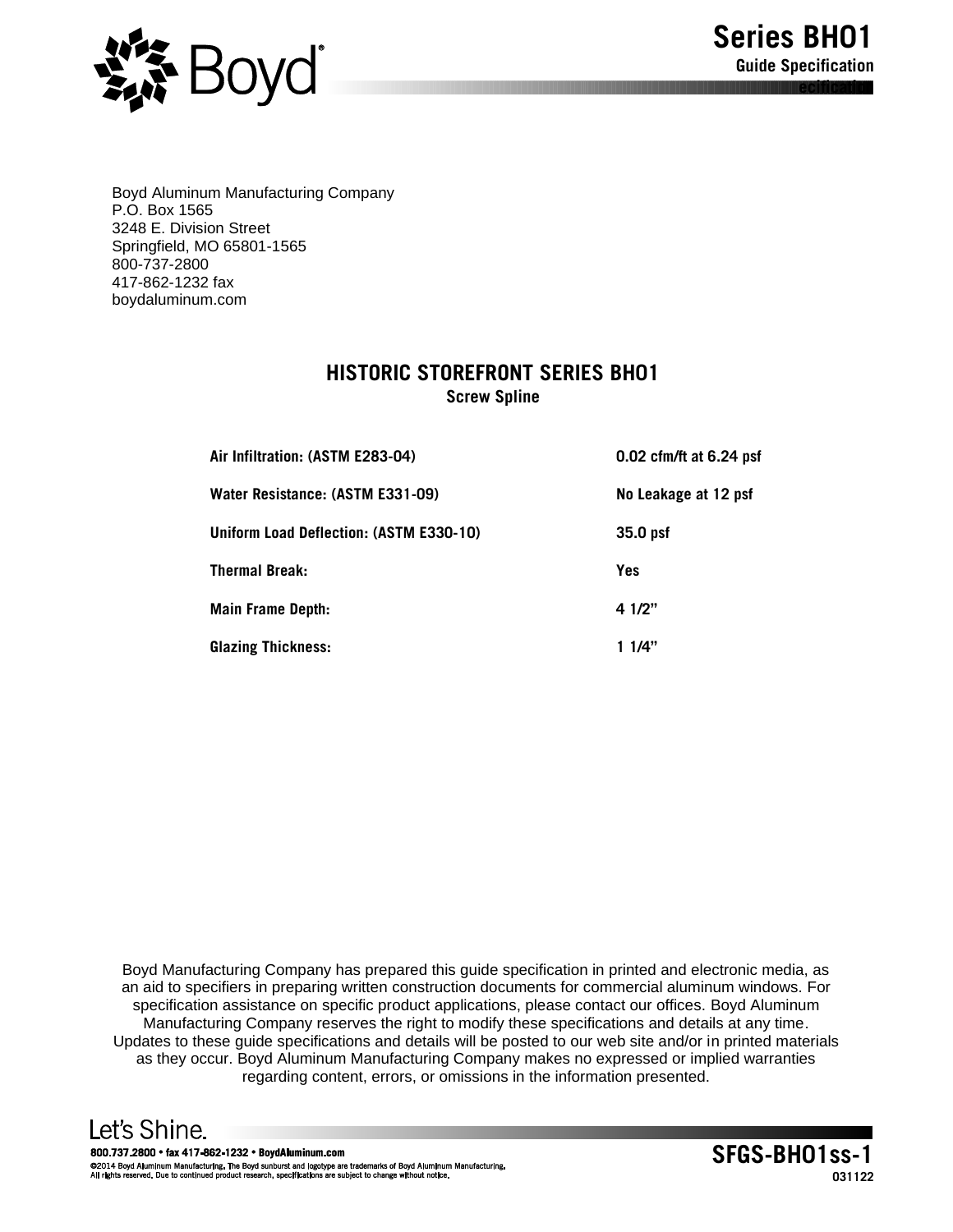

# **SECTION 08 41 13** ALUMINUM – FRAMED ENTRANCES and STOREFRONTS

## System BH01 Thermal Flush-Glazed Screw Spline Historic Storefront

## **PART 1 GENERAL**

### **1.01 Work Included**

- A. Furnish and install aluminum architectural storefront system complete with hardware and related components as shown on approved drawings and specified in this section.
- B. All storefront systems shall be Boyd System BH01 Thermal Flush-Glazed Screw Spline Storefront. Other manufacturers requesting approval to bid their product as an equal must submit the following information fifteen days prior to close of bidding:
	- 1. A sample storefront system (size and configuration) as per requirements of architect.
	- 2. Test reports documenting compliance with requirements of Section 1.02.
- C. Glass
	- 1. Reference Section 08 81 00 for Glass and Glazing.

#### **1.02 Laboratory Testing and Performance Requirements**

- A. Test Units
	- 1. Air, water, and structural test unit size shall be a minimum of two lites high and three lites wide.
	- 2. Thermal test unit sizes shall be 154" (3911 mm) wide x 120" (3048 mm) high with two intermediate vertical mullion and two lites of glass.

#### B. Test Procedures and Performance

- 1. Air Infiltration Test
	- a. Test unit in accordance with ASTM E 283 at static air pressure difference of 6.24 psf (300 Pa).
	- b. Air infiltration shall not exceed .02 cfm/SF of unit.
- 2. Water Resistance Test
	- a. Test unit in accordance with ASTM E 331.
	- b. There shall be no uncontrolled water leakage at a static test pressure of 12.11 psf
- 3. Uniform Load Deflection Test
	- a. Test in accordance with ASTM E 330.
	- b. Deflection under design load shall not exceed L/175 of the clear span.
- 4. Uniform Load Structural Test
	- a. Test in accordance with ASTM E 330 at a pressure 1.5 times the design wind pressure in 1.02.B.3.b.
	- b. At conclusion of the test, there shall be no glass breakage, permanent damage to fasteners, storefront parts, or any other damage that would cause the storefront to be defective.
- 5. Condensation Resistance Test (CRF)
	- a. Test unit in accordance with AAMA 1503.
	- b. Condensation Resistance Factor (CRF) shall not be less than (CRF Class 60).
- 6. Thermal Transmittance Test (Conductive U-Factor)
	- a. With ventilators closed and locked, test unit in accordance with NFRC.
	- b. Conductive thermal transmittance (U-Factor) shall not be more than \_\_\_ BTU/hr•ft<sup>2</sup>•°F.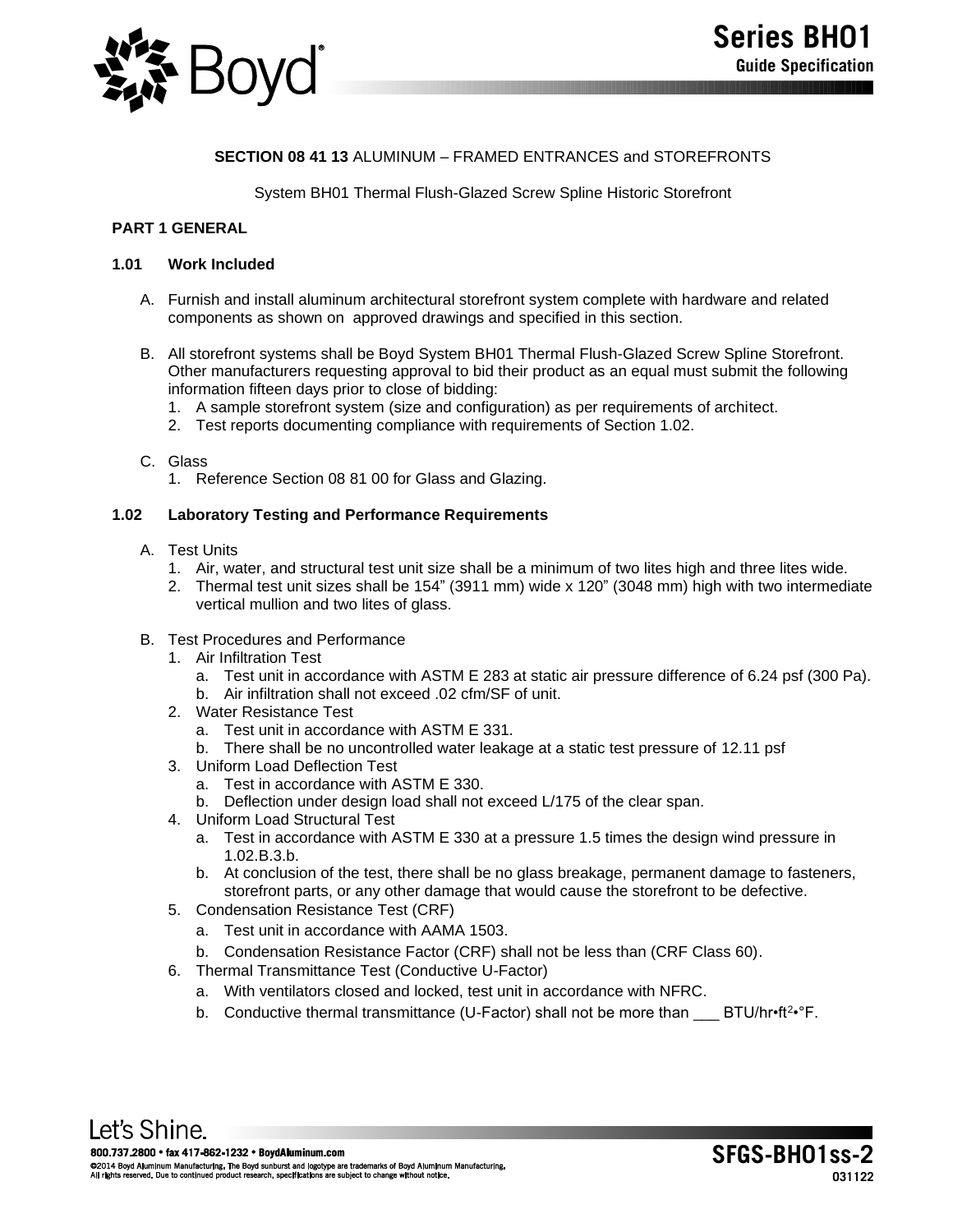

## **1.03 Quality Assurance**

A. Provide test reports from AAMA accredited laboratories certifying the performance as specified in 1.02.

## **1.04 Submittals**

- A. Contractor shall submit shop drawings; finish samples, test reports, and warranties.
	- 1. Reasonable samples of materials, as may be requested without cost to owner.

2. (Optional) The NFRC Component Modeling Approach (CMA) generated label certificate shall be provided by the manufacturer.

## **1.05 Warranties**

- A. Complete Storefront Installation
	- 1. This is the responsibility of the contractor to assume full responsibility and warrant for one year the performance of the total storefront installation. This is not limited to but includes the glass, glazing, anchorage and setting system, sealing, flashing, etc., as it relates to air, water and structural adequacy as called for in the specifications and approved shop drawings.
	- 2. Any deficiencies due to such elements not meeting the specifications shall be corrected by the responsible contractor at their expense during the warranty period.
- B. Window Material and Workmanship
	- 1. Provide written guarantee against defects in material and workmanship for \_\_\_ years from the date shipment is complete.
- C. Glass
	- 1. Provide written warranty for insulated glass units.
- D. Finish
	- 1. Warranty period shall be for \_\_\_ years from the date shipment.
	- 2. Provide organic finish warranty based on AAMA standard 2604 <or> 2605.

# **PART 2 PRODUCTS**

# **2.01 Materials**

- A. Aluminum
	- 1. Extruded aluminum shall be 6063-T6 alloy and temper.
- B. Glass
	- 1. Ship open for 1 1/4" Glazing. (Please supply full glazing make up regardless of open option for performance evaluation).

## C. Thermal Barrier

1. All exterior aluminum shall be separated from interior aluminum by a rigid, structural thermal barrier. Barrier material shall be poured-in-place, two-part polyurethane. A nonstructural thermal barrier is unacceptable.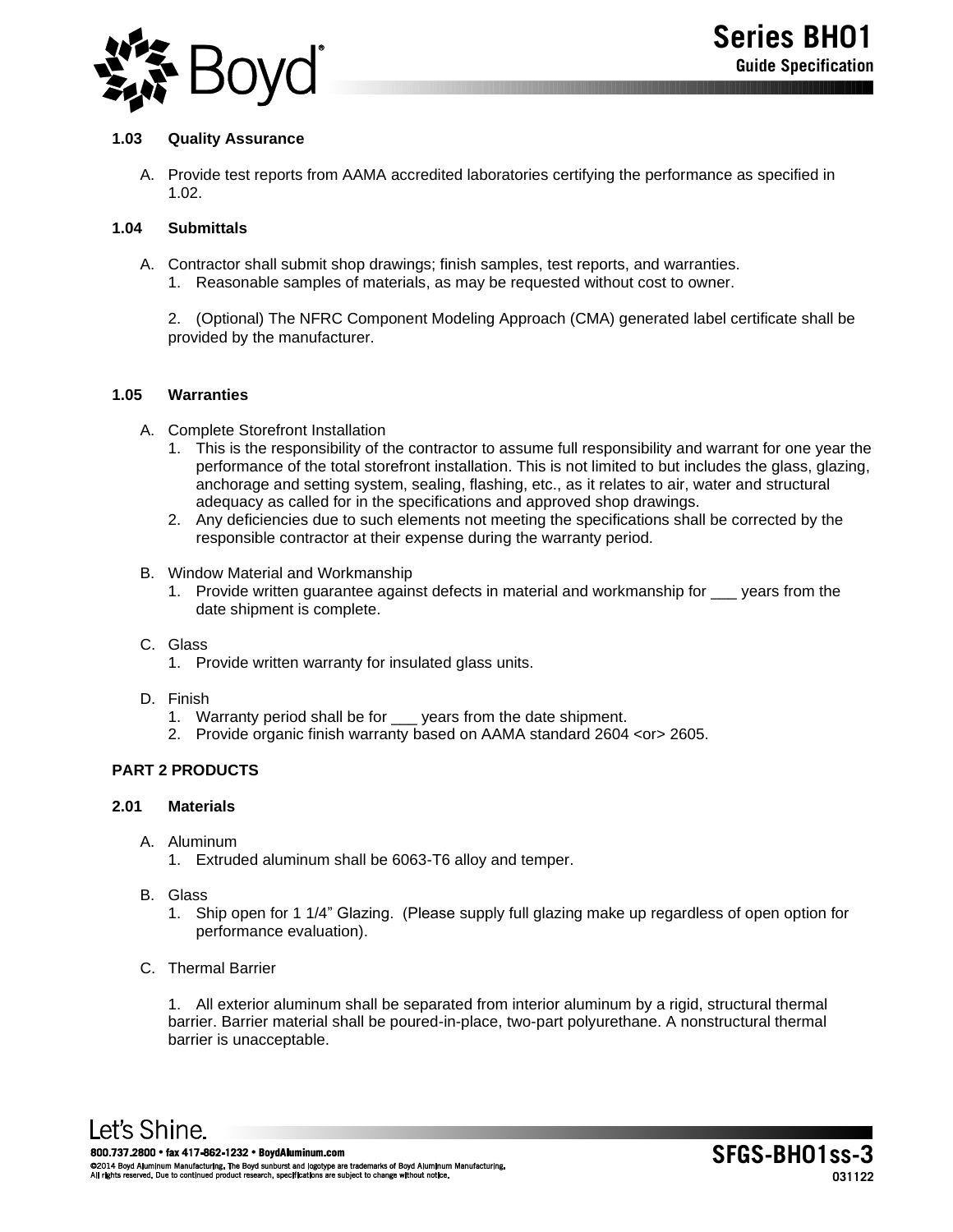

## **2.02 Fabrication**

- A. General
	- 1. All aluminum frame extrusions shall have a minimum wall thickness of .094" (2.3 mm).
- B. Frame
	- 1. Depth of frame shall not be less than 4 1/2" (114 mm).
	- 2. Face dimension shall not be less than 2 1/2" (63 mm).
	- 3. Frame components shall be screw spline construction.

## C. Glazing

- 1. All units shall be "dry glazed" with gaskets on both exterior and interior of the glass.
- D. Finish
	- 1. Anodic
		- a. Finish all exposed areas of aluminum windows and components with electrolytically deposited color in accordance with Aluminum Association Designation AA-M10-C22-\_\_\_\_ Color shall be \_\_\_.

| <b>AA Description</b>                  | <b>Description</b> | <b>Arch. Class</b> | <b>AAMA Guide Spec.</b> |
|----------------------------------------|--------------------|--------------------|-------------------------|
| AA-M10-C22-A41 (215-R1) Clear Anodized |                    |                    | 611-98                  |
| AA-M10-C22-A44                         | Color Anodized     |                    | 611-98                  |

- 2. Organic
	- a. Finish all exposed areas of aluminum windows and components with . Color shall be in accordance to AAMA 2604 <or>AAMA 2605.

# **PART 3 EXECUTION**

### **3.01 Inspection**

- A. Job Conditions
	- 1. All openings to be prepared by others to the proper size and be plumb, level and the proper location as shown on the architect's drawings.

### **3.02 Installation**

- A. Use Qualified and Skilled installers in accordance with approved shop drawings and specifications.
- B Storefront system should be erected plumb and true, as established bench marks, lines and grades per the Shop Drawings.
- C. Entrance doors shall be securely anchored in place, plumb and level. Check components and make adjustments for proper operation and performance of units.
- D. Furnish and apply sealants to provide a weather tight installation at all joints and intersections and at opening perimeters per sealant manufacturers instructions.
- E. Sealing materials specified shall be used in strict accordance with the manufacturer instructions. All surfaces must be clean and free of foreign matter before application. Sealing compounds shall be tooled to fill the joints and provide an asthetically acceptable finish.